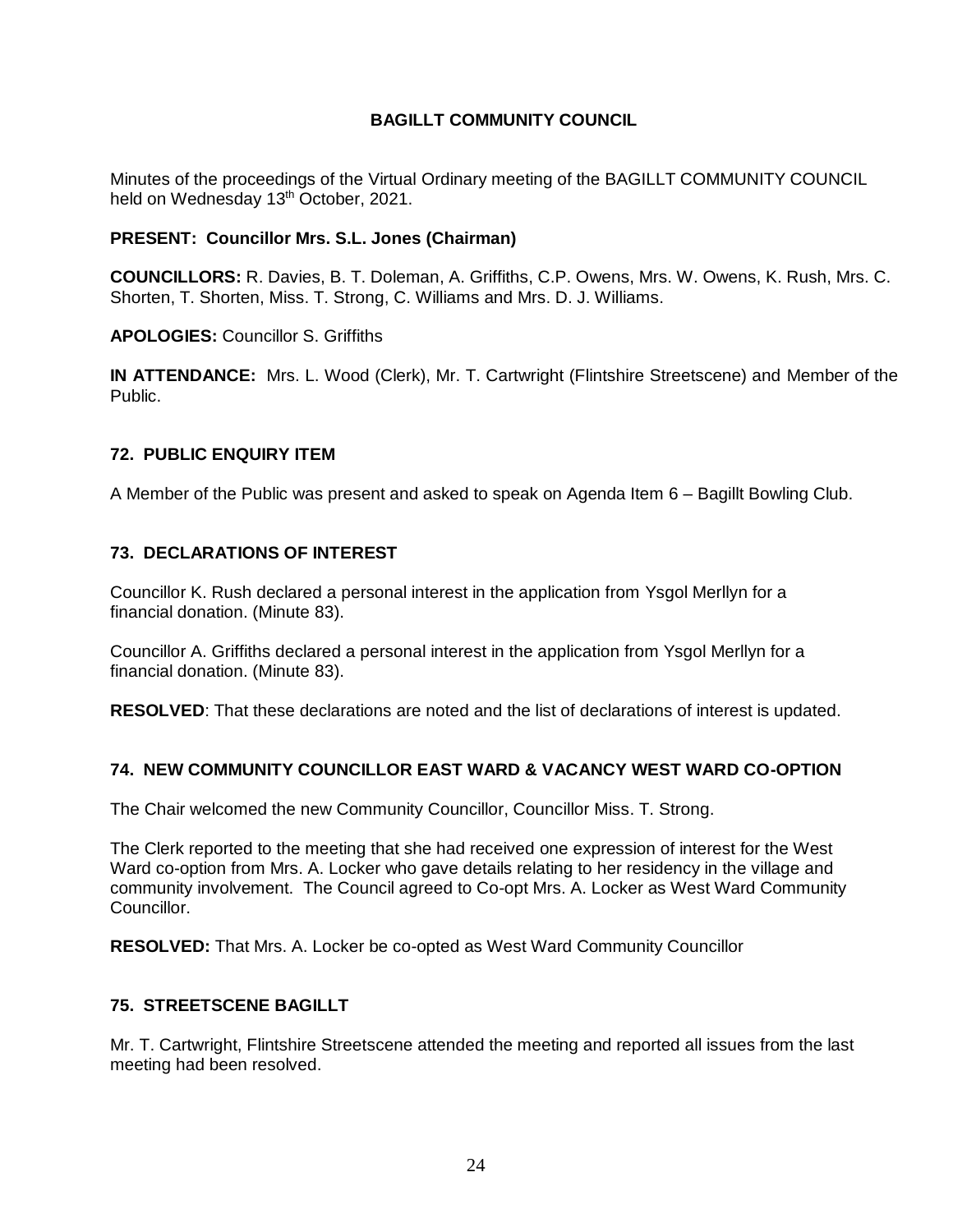Councillor C. P. Owens reported the pot holes near the old Royal Oak need repairing again due to recent water burst repairs that required the road the be dug up.

Councillor K. Rush reported at the top of Sandy Lane, the tractors coming are causing the tarmac to lift and the large refuse lorries that use Sandy Lane are damaging the banks either side of the road causing the soil to block the grids which will cause flooding.

The path between Merllyn and Gadlys Lane needs to be cut back and the weeds cleared. Also, the right hand side of Sandy Land, there is an issue with over hanging hedges, this needs cutting back. Mr. T. Cartwright said a Hedge Notice has been served to the owner.

Councillor Miss. T. Strong reported trees over hanging the bus stop opposite the Stag Inn and the lighting is an issue in the dark evenings.

**RESOLVED:** That Mr. T. Cartwright, Flintshire Streetscene Officer will action all requests and report back to the next meeting he attends.

### **76. BAGILLT BOWLING CLUB**

Ms. L. Williams reported that she is waiting to complete on the Community Asset Transfer and is seeking a Solicitor and quotations. The club also requires insurance and has had a provisional quotation of £168. Ms. L. Williams asked the Council if they could help with a financial contribution for both the Solicitor fees and Insurance costs as no other funding is currently available.

Ms. L. Williams is in the process of setting up a Community Bank Account, but could take up to 4 weeks.

Councillors asked Ms. L. Williams to attend the next meeting and provide quotations for the Solicitor and Insurance fees for the Council to consider.

**RESOLVED:** That Ms. L. Williams will attend the October meeting.

#### **77. POLICING MATTERS**

The Clerk reported on behalf of Councillor S. Griffiths speeding issues on the A5026, near lights past the Lyons Den towards Holywell.

**RESOLVED:** That the Clerk will report this issue to PCSO T. Hulse.

#### **78. MINUTES**

RESOLVED: That the minutes of the Ordinary meeting of the Council held 8<sup>th</sup> September 2021 be confirmed as a correct record and signed by the Chairman.

#### **79. CHAIRMAN'S COMMUNICATIONS**

The Chairman had no communications to report.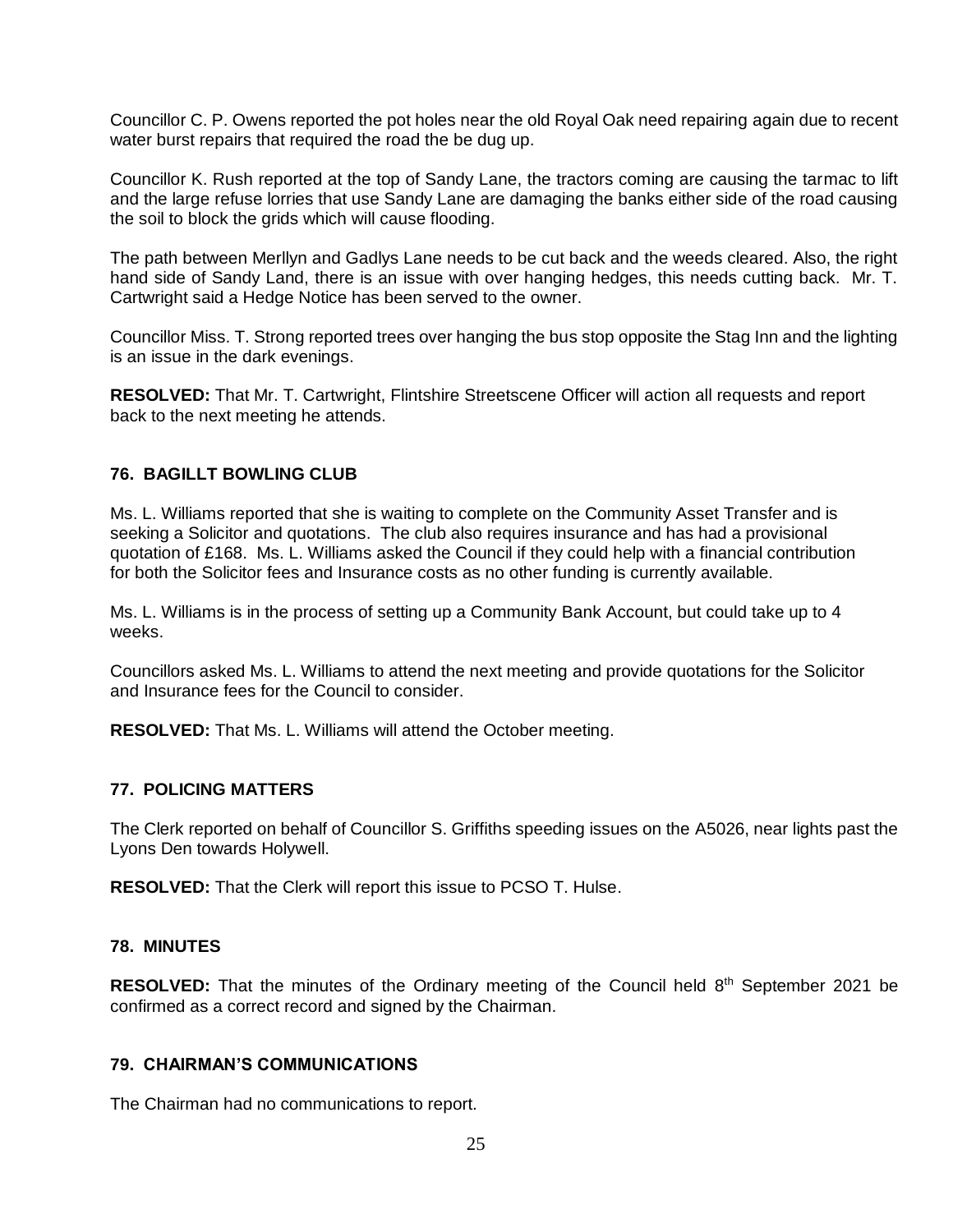# **80. REPORTS BY REPRESENTATIVES**

Councillor R. Davies reported the following:

Three pathways in the Bryntirion area have been cleared.

A Dog Bin has been installed in the Abbotts Close to Cannon Drive pathway and two Dog Bins have been installed on new Cycle/pathway.

The Overgrown Ivy etc has been cleared from the High Street area between the Kebab shop and Merllyn Lane. The flower beds have also been cleared and weeded.

**RESOLVED:** That the reports be noted.

# **81. PLANNING**

### **a. Applications for Consideration**

| App<br><b>No</b> | <b>Location</b>                                                 | <b>Detail</b>                                           |
|------------------|-----------------------------------------------------------------|---------------------------------------------------------|
|                  | 063212 The Farm House, Old Bagillt<br>Road, Bagillt, Flintshire | Listed Building Consent - Reinstatement of<br>farmhouse |

**RESOLVED:** That the Council support the application and the Clerk will inform Flintshire Planning department accordingly.

#### **b. Application Decisions.**

| <b>App No</b> | Location                                                                                                  | <b>Detail</b>                                                                                                                                                                                       | <b>Decision</b> |
|---------------|-----------------------------------------------------------------------------------------------------------|-----------------------------------------------------------------------------------------------------------------------------------------------------------------------------------------------------|-----------------|
| 063097        | <b>Johns Pharmacy Albert</b><br>House, High Street,<br>Bagillt, Flint, Flintshire,<br>CH <sub>6</sub> 6ED | Removal of existing Fascia Signage<br>Panel (Panatrim Aluminium Framed<br>Panel) and replacement with new<br>larger signage panel with LED frame<br>mount trough light fitting for<br>illumination. | Approved        |
| 063096        | <b>Johns Pharmacy Albert</b><br>House, High Street,<br>Bagillt, Flint, Flintshire,<br>CH <sub>6</sub> 6ED | Removal of existing timber shopfront<br>and installation of new aluminium<br>framed shopfront.                                                                                                      | Approved        |
| 063081        | Land at Top Hill, Fron<br>Deg, Bagillt, Flintshire,<br>CH6 6HU                                            | Erection of one Dwelling                                                                                                                                                                            | Approved        |

The Clerk informed the Council of the above planning applications decisions that were received from Flintshire County Council.

**RESOLVED:** That the Application decisions were noted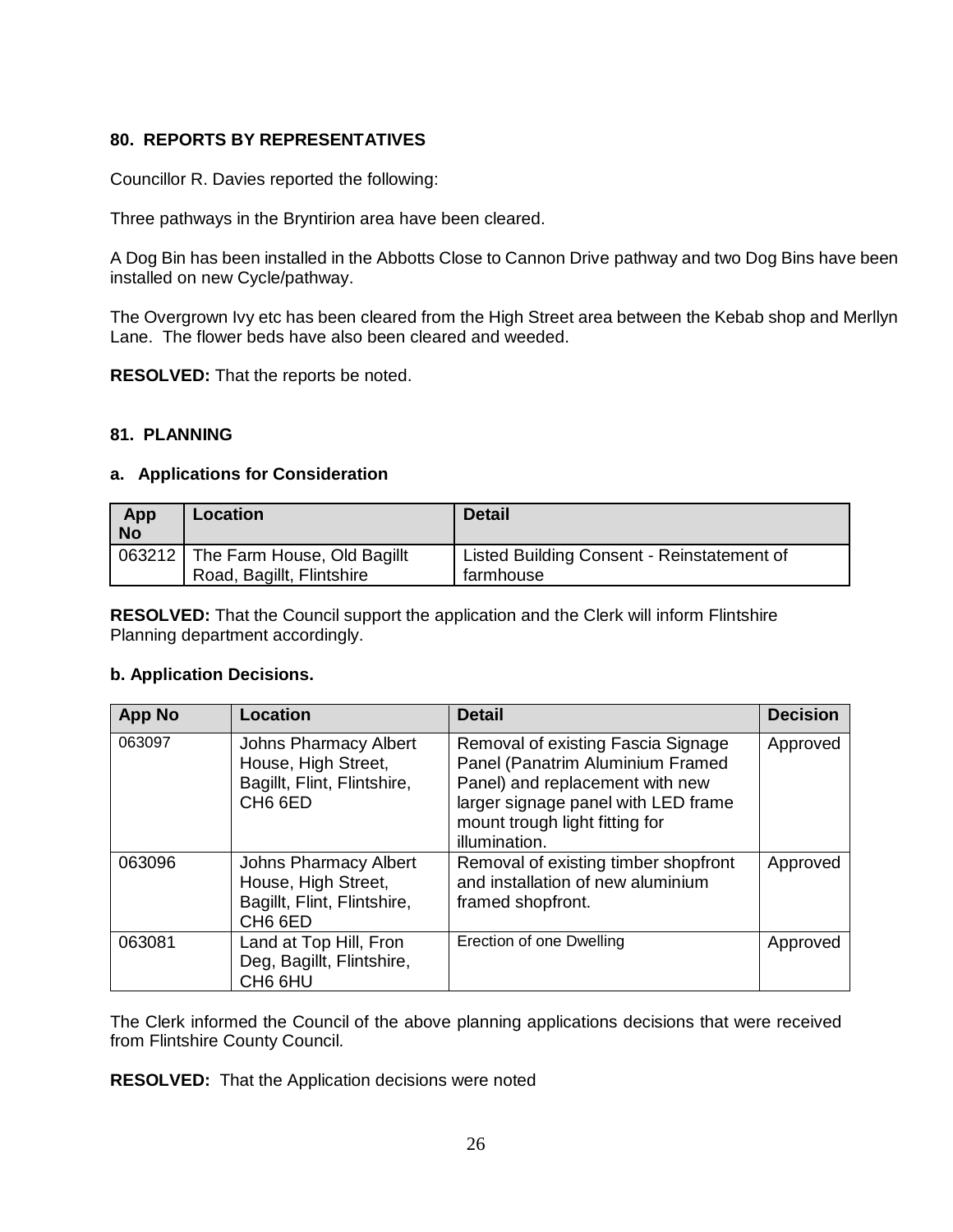# **82. ACCOUNTS FOR PAYMENT**

| Voucher<br><b>No</b> | <b>Name</b>                      | <b>Details</b>                                                             | £       |
|----------------------|----------------------------------|----------------------------------------------------------------------------|---------|
| 47                   | Mrs. L. Wood, Clerk              | <b>Clerks Salary &amp; Expenses</b>                                        | 741.23  |
| 48                   | <b>HM Revenues &amp; Customs</b> | Tax & NI Clerks Salary                                                     | 191.01  |
| 49                   | <b>Clwyd Pension Fund</b>        | <b>Employers &amp; Employees' Pension</b><br><b>Contribution for Clerk</b> | 203.68  |
| 50                   | <b>Opus Engery</b>               | <b>Community Library Electricity</b>                                       | 13.86   |
| 51                   | <b>Flintshire CC</b>             | Contribution towards Playscheme 2021                                       | 5715.80 |
| 52                   | Ebuyer                           | <b>Office Supplies</b>                                                     | 24.09   |
| 53                   | Flint TC                         | Photocopying Agenda                                                        | 11.09   |
| 54                   | <b>Flint TC</b>                  | <b>Photocopying General</b>                                                | 16.00   |

**RESOLVED:** That the above-mentioned accounts be paid.

## **83. APPLICATIONS FOR FINAICIAL ASSISTANCE**

The Council considered a report by the Clerk on the application for financial assistance, copies of which had been previously circulated to Members. All applications are required to have up to date financial information, apart from, agreed organisations.

## **RESOLVED:**

**1.** That in accordance with Section 2 of the Local Government Act 2000, the following donations be agreed for this financial year:

| Voucher   Name  |                        | £      |
|-----------------|------------------------|--------|
| <b>No</b>       |                        |        |
| $\overline{55}$ | Ysgol Merllyn          | 400.00 |
| 56              | <b>Ysgol Glan Aber</b> | 400.00 |
| 57              | <b>Busy Rascals</b>    | 500.00 |
| 58              | Superkids              | 500.00 |

## **84. FINANCIAL INFORMATION**

## **a. Budget Monitoring Report**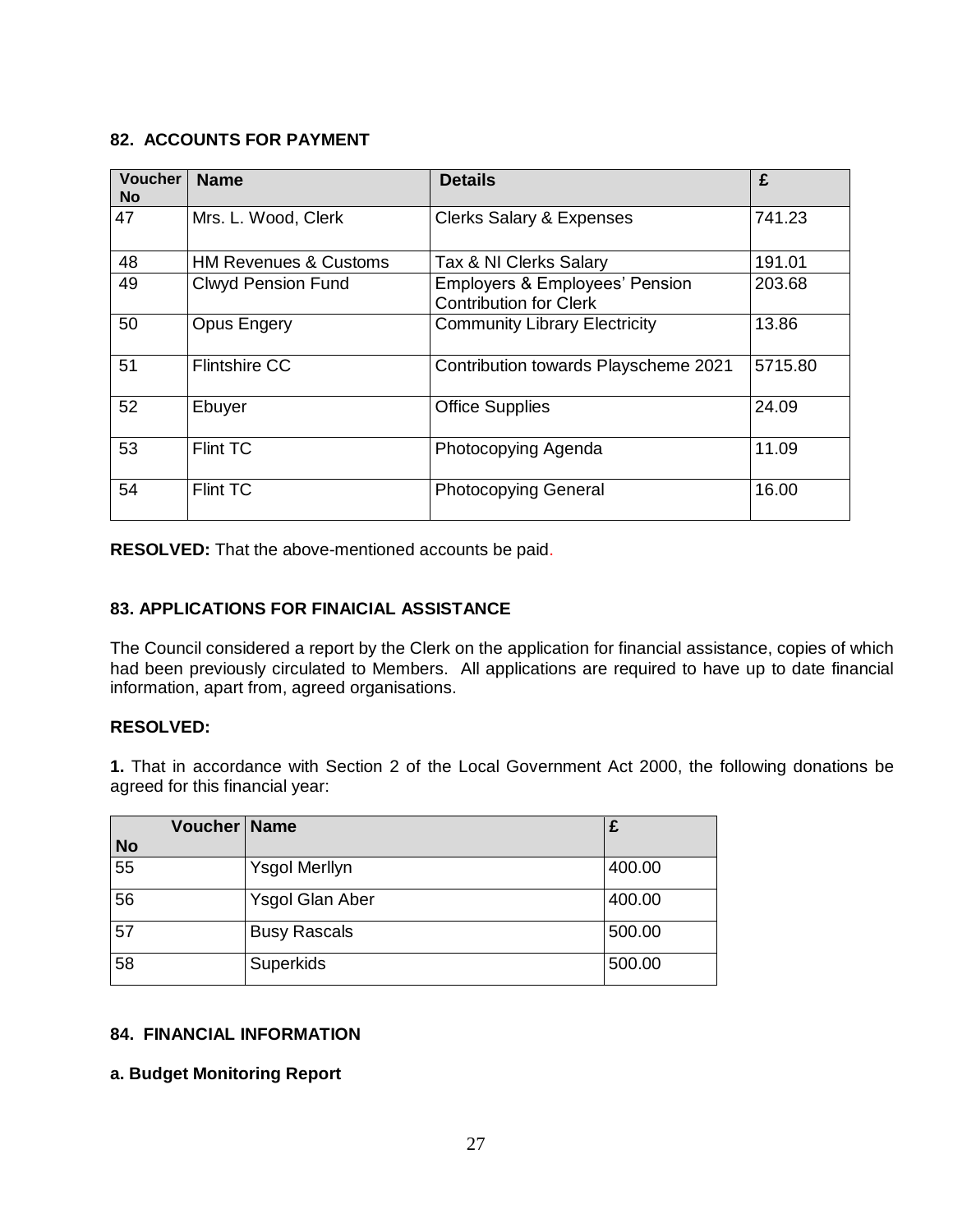The meeting considered the Budget Monitoring report and Bank reconciliation statement for the second quarter to 30<sup>th</sup> September 2021, copies of which had been previously circulated to Members. See Appendix A.

**RESOLVED:** That the financial information be noted as circulated and approved

## **b. Checks of Supplier Data**

Due to Covid19, the supplier data check was unable to be carried out.

**RESOLVED:** Noted.

### **85. MATCH FUNDING SCHEME – IMPROVEMENTS TO CHILDREN'S PLAY AREAS 2021/22**

The Council had previously agreed to engage in two schemes this year as due to covid no playarea was upgraded last year and the Council held the budget funds in reserves.

At the last meeting it was suggested Aura should look to include more equipment in both Bron Haul and Bron Y Wern playareas and that the County Councillors could meet with with Mr. R. Richards, Play Design Officer to discuss plans further.

Following the site visits, Mr. R. Roberts sent revised plans and costing regarding up grading both playareas. The cost to the Council would be £15,000 per play area.

Councillor K. Rush said at the site visit, he had discussed with Mr. Roberts installing a roundabout so more children could enjoy and Mr. Roberts advised the proposed tyre swing can accommodate approximately 4-8 children at one time. The wooden climbing frame at Bron Haul is being taken down as it is not safe.

Councillor Miss T. Strong asked if Bron y Wern playarea equipment could be closer to the entrance to aid wheelchair access. Councillor R. Davies said he would discuss options with Mr. R. Roberts but this could be a costly exercise and interfere with the goal posts.

Councillor R. Davies proposed we commit £15,000 to both play area improvement schemes. Council agreed.

**RESOLVED:** That the Clerk will contact Mr. R. Roberts, Aura Play Design Officer to confirm the Council will contribute £15,000 per play area for the match funding scheme and will request Mr. R. Roberts contacts the County Councillors to discuss Bron y Wern play area further.

#### **86. COMMUNITY LIBRARY**

Councillor K. Rush reported the emergency door in the Community Library is in need of repair to ensure the safety of the users and also, two blinds are needed on the windows and proposed the Council pay for a new door and blinds.

Councillor R. Davies asked if the Community Library had been successful with any grant applications. Councillor Mrs. W. Owens confirmed yes and the FLVC grant funds of £1,300 were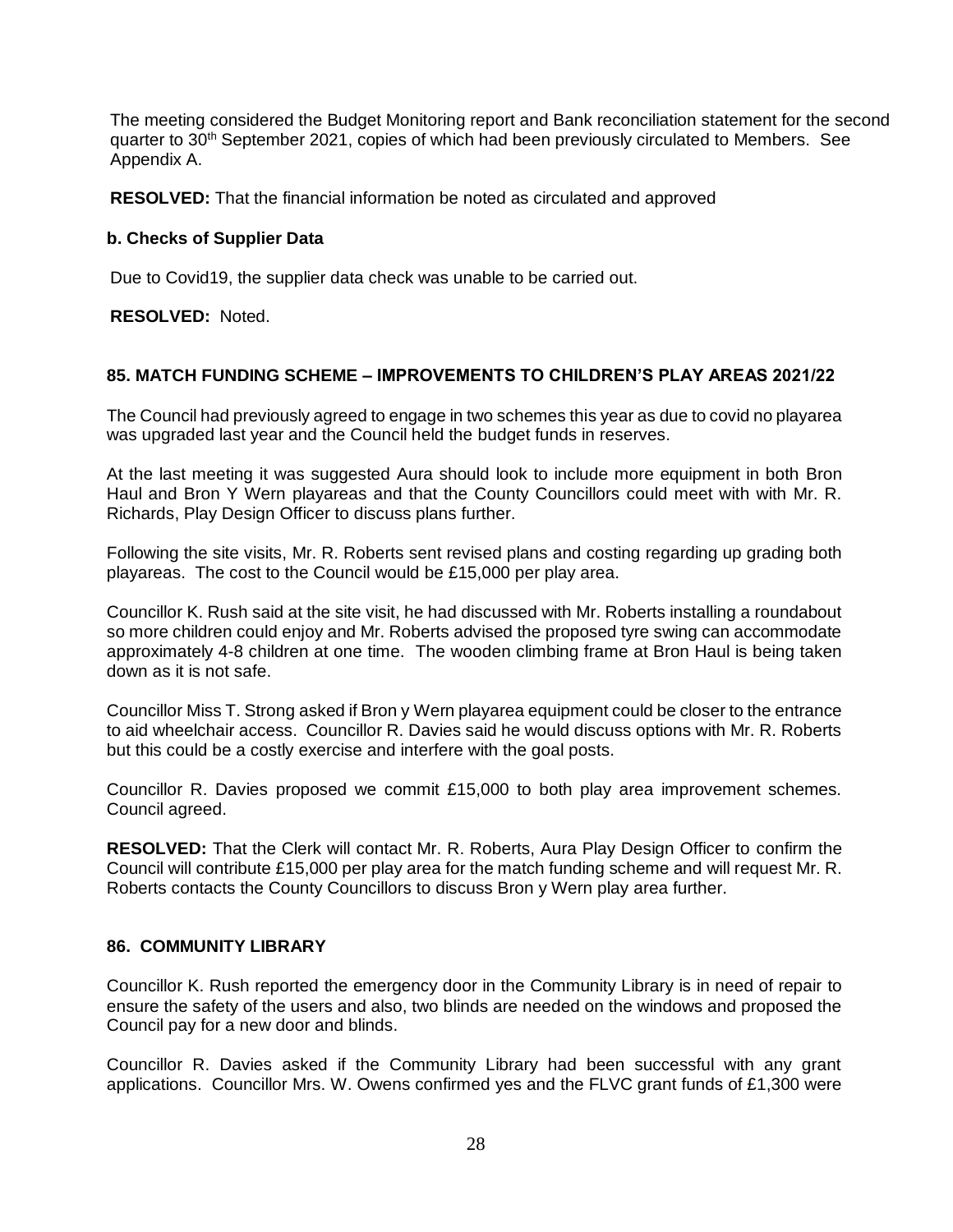used to make the building covid safe so they could re-open and they are unable to re-apply for another FLVC grant for two years.

Councillors agreed to the proposal to pay for a new door and blinds as the Library is a valued community facility. Quotations will be shared.

**RESOLVED:** That the Council will pay for a new door and blinds and the Chairman and Vice Chair can authorise payment prior to a meeting if required.

#### **87. WAR MEMORIAL**

Councillor B. T. Doleman reported that he has no success in finding a contractor to erect a shelter at the War Memorial and proposed that the Council no longer fund this.

**RESOLVED:** That the Council will not pursue a shelter at the War Memorial.

### **88. REMEBRANCE SERVICE 2021**

Councillor B. T. Doleman reported that the Church have confirmed the usual parade will not go ahead but a Service will be held, date to be confirmed.

Both Councillors R. Davies and K. Rush asked if the Council could purchase lamppost poppies and standing Solider Silhouettes for the village. Councillors agreed.

The Clerk will contact the Royal British Legion and report back to the Chairman and Vice Chairman as purchases would need to be made as soon as possible.

**RESOLVED:** That the Clerk will contact the Royal British Legion and report back to the Chairman and Vice Chairman and make the purchases.

#### **89. CHRISTMAS TREES**

The Clerk reported that following a request by the Council for three additional trees in the village, River Bank, off Victoria Road; the Manor and lower Riverbank by the old Council yard, Mega Electricals provided a quotation which was shared with the Council. The Councillors accepted the quotation.

**RESOLVED:** That the Council agreed the quotation for three additional trees, River Bank, off Victoria Road; the Manor and lower Riverbank by the old Council yard and the Clerk will inform Mega Electricals.

## **90. WINTER MAINTENANCE ARRANGEMENTS 2020/21**

The information was not received.

## **91. WILDFLOWER AREA CREATION**